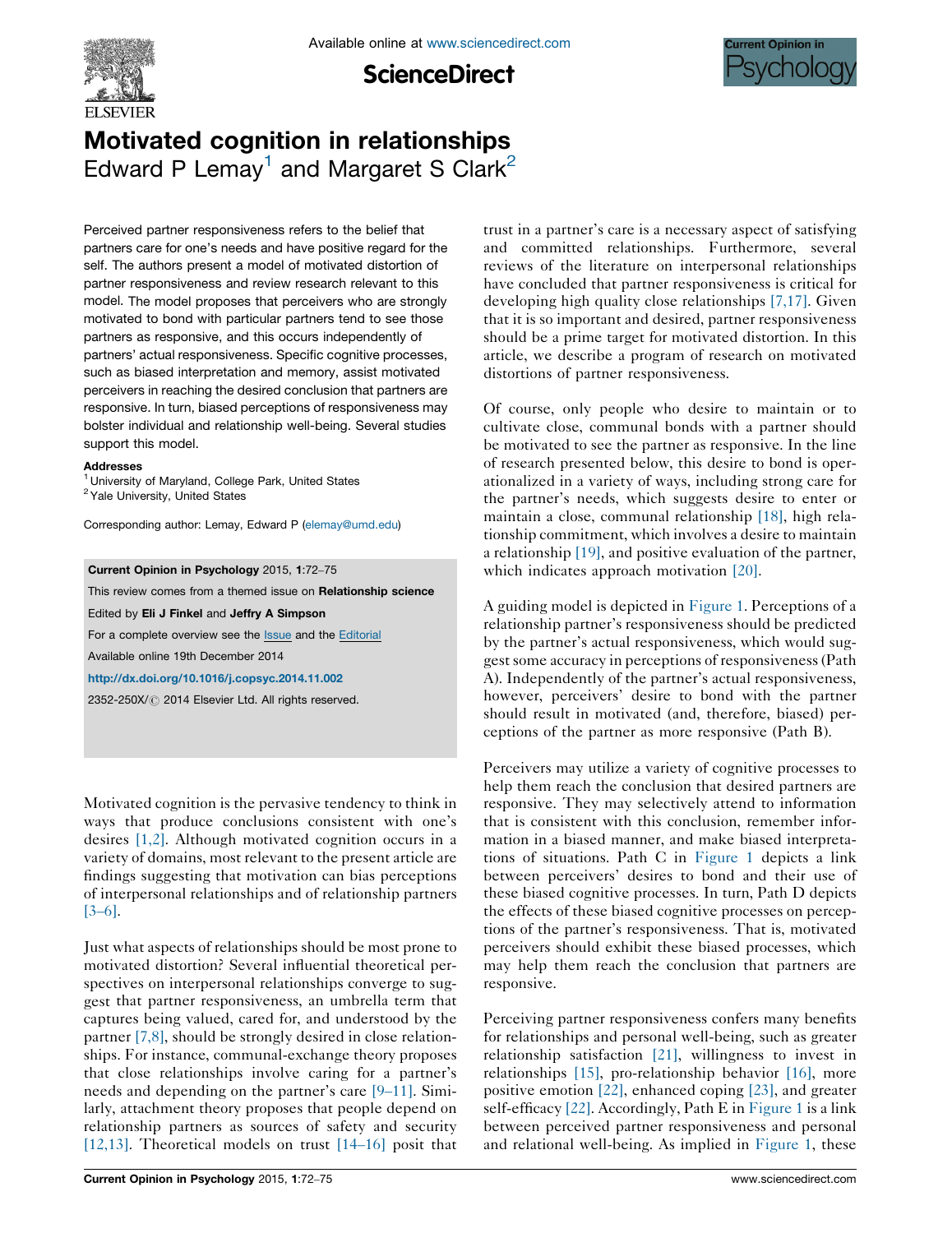<span id="page-1-0"></span>



benefits may occur when perceived partner responsiveness is rooted in reality (indirect effect of Path A  $\times$  Path E) and when it is a result of motivated distortion (indirect effect of Path  $B \times$  Path E).

## Evidence of biased perceptions of responsiveness

Several studies suggest the existence of biased perceptions of responsiveness. In two dyadic studies of romantic relationships [\[24\]](#page-3-0), participants' own care or supportiveness toward their partner predicted perceptions of their partner's care or supportiveness. This effect was observed even after controlling for the partner's self-reports of their actual care or supportiveness. That is, perceivers who cared for partners believed that partners cared in return (Path B in Figure 1), independently of whether partners actually said they cared. There was also some evidence for accuracy (Path A in Figure 1); perceivers' perceptions of their partner's care and supportiveness were predicted by the partner's self-reports of their care and supportiveness. This pattern has been replicated in studies of friendships [\[25\].](#page-3-0) In addition, people who desire to avoid intimacy tend to downplay the significance of their partner's responsiveness [\[26\].](#page-3-0)

Additional studies found evidence for biased perceptions even after controlling for additional indicators of the partner's actual responsiveness. For example, evidence suggesting motivated bias has been found after controlling for not just the partner's reports of their actual care, but also an external informant's (friend's or acquaintance's) perceptions of the partner's actual care for the perceiver [\[25\]](#page-3-0). In addition, a laboratory study of interactions involving romantic dyads found evidence for bias  $[27$ <sup> $\bullet$ </sup>[\]](#page-3-0). One participant in each dyad ('perceivers') described a personal problem to their partner while being recorded. Perceivers who desired to maintain close bonds with partners perceived those partners to be more supportive during the interaction. This was the case even after controlling for partners' self-reports of their own behavior and judgments of partners' behavior made by a panel of objective observers who viewed the recorded discussions.

Experimental studies provide evidence for causal effects. In these studies, participants exposed to manipulations designed to alter their felt care for a partner reported changes in their perceptions of the partner's responsiveness, as predicted by our model. These manipulations included altering the experience of ease or difficulty while recalling instances of providing help to the partner [\[24\],](#page-3-0) asking participants to vividly imagine prior events involving their own unresponsive behavior  $[25]$ , and asking participants to behave in a warm or cold manner  $[25]$ . These manipulations had downstream effects on perceptions of the partner's responsiveness, as predicted by our model.

## Specific cognitive processes that maintain security

Subsequent research has identified some of the specific cognitive processes that help motivated perceivers reach the conclusion that desired partners are responsive (Paths C and D in Figure 1). Lemay and Neal  $[28\degree]$  $[28\degree]$  $[28\degree]$  demonstrated the operation of biased memories of responsiveness. In a daily report study, perceivers were asked to report on their partner's responsiveness at the end of every day for seven days, including the partner's care, positive regard, and commitment. On each day, they also reported their memories of their partner's responsiveness yesterday on the same dimensions. Perceivers who were chronically motivated to bond with their partners had more positive memories of their partner's responsiveness across the seven days.In addition, perceivers' day-to-day fluctuations in motivation to bond with partners were associated with fluctuations in memories of the partner's responsiveness, both on the same day and on the next day. In other words, when perceivers were especially motivated to bond with partners on a particular day, they remembered their partners as more responsive to them yesterday, and they had more positive memories of responsiveness the subsequent day. All of these effects were independent of the partner's reports of their own responsiveness and even perceivers' initial perceptions of the partner's responsiveness on the day being remembered.

A behavioral observation study also reported by Lemay and Neal  $[28\degree]$  $[28\degree]$  $[28\degree]$  examined biased memory of support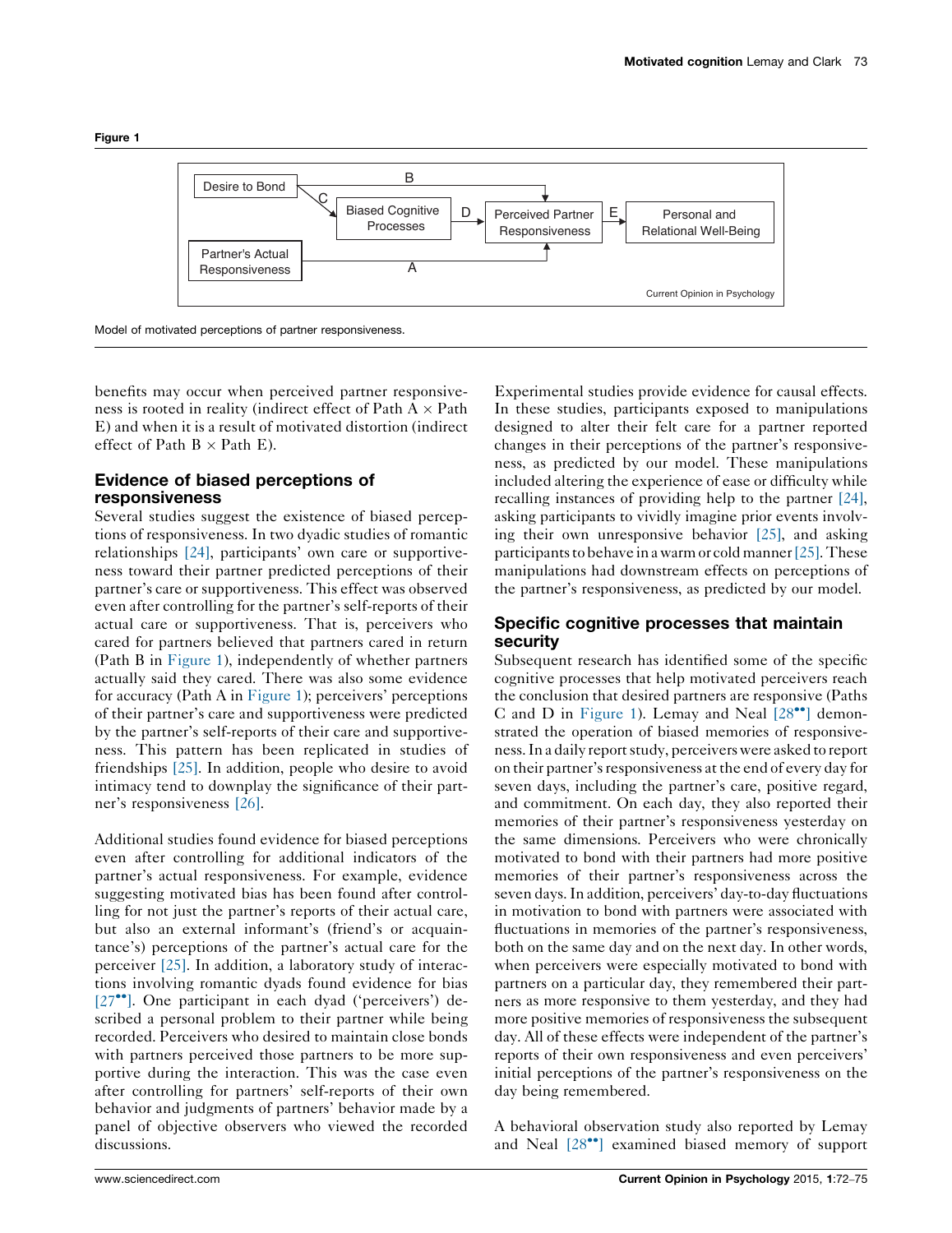interactions. Perceivers were asked to report on their memories of their partner's support behaviors two weeks and six months following a laboratory interaction. Perceivers who strongly desired to bond with partners before the interaction, as well as perceivers who increased in their desire to bond over time, remembered their partners as engaging in more supportive behaviors during the laboratory interaction when they were queried two weeks and six monthslater. Again, these effects were independent of perceivers' initial perceptions of the partner's supportiveness immediately following the interaction. They were also independent of the partner's reports of their own supportiveness following the interaction and the reports made by the panel of 11 objective observers who watched the discussions. In turn, these positively biased memories predicted increases in perceivers' trust. These studies suggest that biased memory of responsiveness operates independently of reality and initial encoding/perception.

Other research suggests biased interpretation of situations. According to theorizing on trust  $[14,29\bullet]$  $[14,29\bullet]$  $[14,29\bullet]$ , people gauge their partner's care by observing their partner's behavior in diagnostic situations — situations that reveal the partner's care. Disclosure of needs and desires to partners provides an opportunity for the partner to respond supportively to those needs and desires and, therefore, people should view situations involving their own self-disclosure as diagnostic of the partner's motives. In several studies, Lemay and Melville  $[30\bullet\bullet]$  $[30\bullet\bullet]$  $[30\bullet\bullet]$  tested the prediction that perceivers who are motivated to bond with targets downplay their own self-disclosure if their partner behaved in an unresponsive manner (i.e., hostile, selfish, or neglectful behavior) because doing so allows them to attribute the partner's negative behavior to their own lack of disclosure of needs and desires, and avoid the more threatening attribution to the partner's lack of care. Several studies supported this view. For instance, people who strongly valued relationships with partners reported especially low levels of disclosure of needs and desires in situations characterized by the partner's unresponsive behavior, which predicted greater trust in the partner's care  $[30\text{°}$  $[30\text{°}$ . A behavioral observation study suggested that these low perceptions of self-disclosure were underestimations of actual self-disclosure. In addition, a manipulation that enhanced motivation to bond with the partner (affirming the importance of the relationship) reduced perceptions of self-disclosure in situations characterized by the partner's unresponsive behavior  $[30\text{''}]$  $[30\text{''}]$  $[30\text{''}]$ . All of these findings suggest that perceivers downplay their own selfdisclosure when a desired partner is unresponsive, and that this helps them dismiss the unresponsive behavior as nondiagnostic of partner care, thereby preserving trust.

A final study demonstrated that this biased interpretation was a motivated process  $[30\text{''}]$  $[30\text{''}]$  $[30\text{''}]$ . Substitution is a hallmark of motivated processes [31–[33\];](#page-3-0) if process X occurs because it serves a goal, then the process will continue to

occur only until the goal is satisfied. If participants use some other means to satisfy the goal, then process X should not occur or, if it is already active, it should cease. Consistent with this view, Lemay and Melville  $[30\bullet]$  $[30\bullet]$  $[30\bullet]$ found that motivated perceivers no longer downplayed their self-disclosure if they were first provided another means of dismissing their partner's unresponsive behavior as nondiagnostic. This suggests that biased interpretation is a motivated process, motivated by the desire to see valued partners as caring.

### Consequences of bias

Several studies have demonstrated that biased perceptions of partner's responsiveness have positive consequences for relationship and individual well-being. Perceivers with positively biased perceptions of care report more relationship satisfaction [\[24\]](#page-3-0) and exhibit pro-relationship affect, cognition, and behavior [\[25\]](#page-3-0). Perceivers who have positively biased memories of partners' responsiveness exhibit less emotional reactivity and feel more trust  $[28\text{°}$  $[28\text{°}$ . Perceivers who interpret their partner's unresponsive behavior as nondiagnostic feel less upset and continue to evaluate their relationship positively in spite of that behavior  $[30\degree]$  $[30\degree]$  $[30\degree]$ . Biased perceptions of responsiveness in observed support interactions predicted perceivers' personal and relationship well-being just after the interaction, two weeks later, and six months later  $[27$ <sup> $\bullet$ </sup>[\]](#page-3-0). Motivated perceptions of responsiveness appear to be consequential.

## Conclusion

In summary, the model displayed in [Figure](#page-1-0) 1 is well supported. People who strongly value relationships with their partners have positively biased perceptions of their partner's responsiveness. Specific cognitive mechanisms, such as biased memory and interpretation, appear to help motivated perceivers reach the desired conclusion that valued partners care for and value them in return. In turn, biased perceptions of responsiveness predict personal and relationship well-being. This model is supported by studies involving diverse methods, including dyadic questionnaires, daily report studies, behavioral observation studies, longitudinal studies, and experiments. Future research should investigate the conditions that constrain the operation of these biased processes, as motivated cognition does not always prevail  $[34\bullet]$  $[34\bullet]$  $[34\bullet]$ ; people sometimes do feel unloved despite their desire to bond [\[35\].](#page-3-0) Further, future research should be designed to examine potential boundary conditions on the benefits of motivated perceptions of responsiveness. For example, perhaps repairing or exiting some harmful relationships requires accurate detection of lack of responsiveness. Although these pursuits may reveal important exceptions, it is our view that motivated distortion of responsiveness is pervasive and usually confers benefits for individuals and relationships.